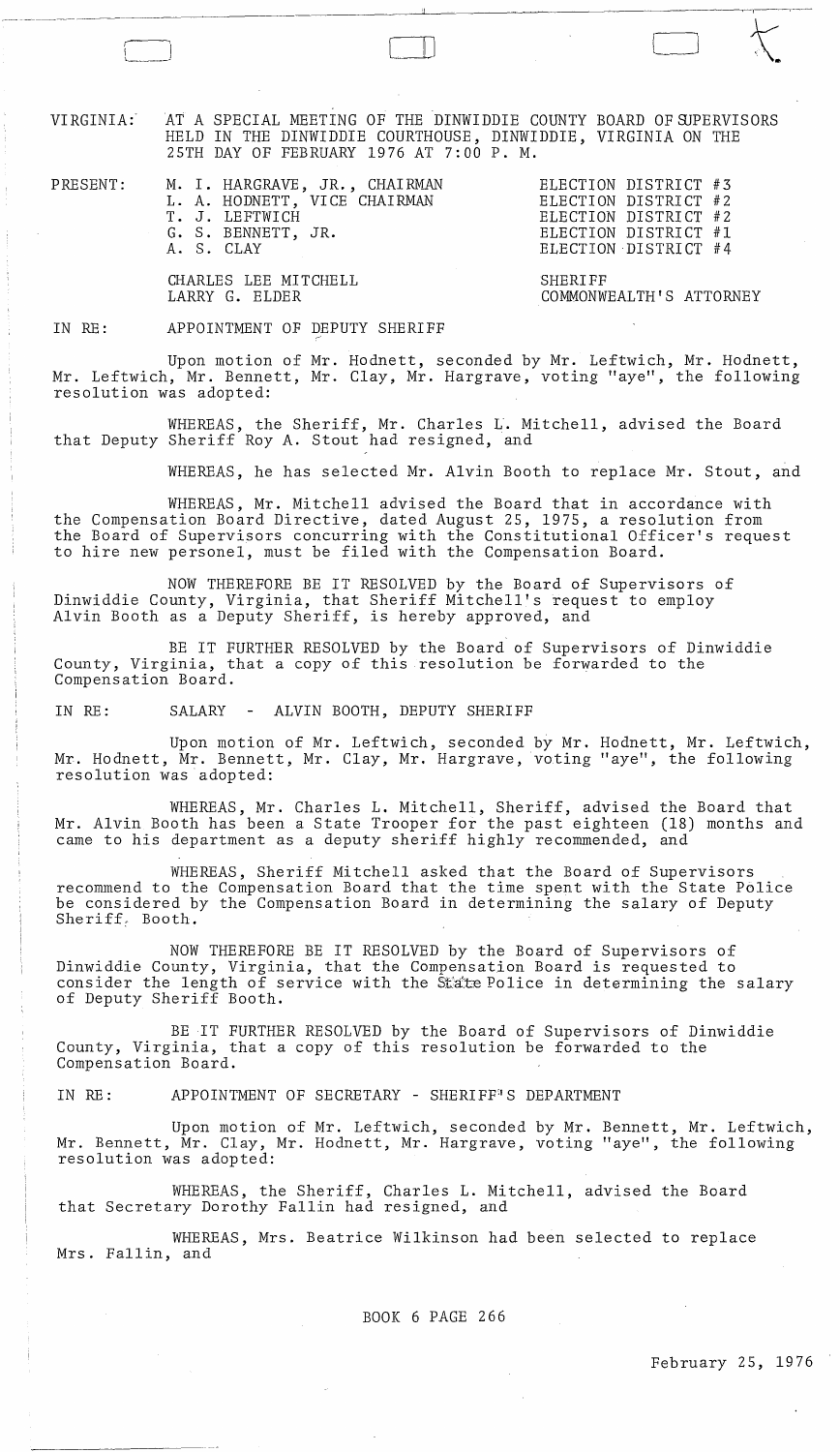WHEREAS, Sheriff Mitchell advised the Board that in accordance with the Compensation Board Directive, dated August 25, 1975, a resolution from the Board of Supervisors concurring with the Constitutional Officer's request to hire new personel, must be filed with the Compensation Board.

NOW THEREFORE BE IT RESOLVED by the Board of Supervisors of Dinwiddie County, Virginia, that Sheriff Charles L. Mitchell's request is hereby approved, and

BE IT FURTHER RESOLVED by the Board of Supervisors of Dinwiddie County, Virginia, that a copy of this resolution be forwarded to the Compensation Board.

IN RE: SALARY FOR SECRETARY OF SHERIFF'S DEPARTMENT

Upon motion of Mr. Bennett, seconded by Mr. Leftwich, Mr. Bennett, Mr. Leftwich, Mr. Clay, Mr. Hodnett, Mr. Hargrave, voting "aye" the following resolution was adopted:

WHEREAS, Mr. Charles L. Mitchell, Sheriff, advised the Board that subject to the approval of the Compensation Board, he desires to hire his new secretary, Mrs. Beatrice Wilkinson, at the same salary that Mrs. Fallin, his previous secretary, was making, \$5,736.00, and

WHEREAS, the salary of \$5,736.00 is commensurate with the experience and capability of Mrs. Wilkinson,

NOW THEREFORE BE IT RESOLVED by the Board of Supervisors of Dinwiddie County, Virginia, that the Board concurs with the Sheriff's request to begin Mrs. Wilkinson at a salary of \$5,736.00., and

BE IT FURTHER RESOLVED by the Board of Supervisors of Dinwiddie County, Virginia, that a copy of this resolution be forwarded to the Compensation Board.

IN RE: ADMINISTRATION BUILDING - OCCUPANT OF LOWER LEVEL

Mr. Bill Moseley and Mr. Manny Olano of Moseley-Hening Associates appeared before the Board to discuss arrangements and occupancy of the lower level of the Administration Building.

The alternatives available were: (1) Locate the School Board in the lower level and place the Social Services Department and the S. C. S. Office in the Agriculture Building with the A. S. C. S. Offices; (2) Locate the Social Services Department in the lower level and the School Board to remain in the School Board Building and the S. C. S. Office to remain in the Farm Bureau Building.

Upon motion of Mr. Clay, seconded by Mr. Bennett, Mr. Clay, Mr. Bennett, Mr. Leftwich, Mr. Hodnett, Mr. Hargrave, voting "aye",

BE IT RESOLVED by the Board of Supervisors of Dinwiddie County, Virginia, that the plans for the lower level of the Administration Building be drawn to accommodate the School Board Offices.

IN RE: SOUND SYSTEM FOR BOARD MEETING ROOM

and the streets

Upon motion of Mr. Leftwich, seconded by Mr. Bennett, Mr. Leftwich, Mr. Bennett, Mr. Clay, Mr. Hodnett, Mr. Hargrave, voting "aye", the following resolution was adopted:

WHEREAS, at the last Board meeting on February 18, 1976, the Board of Supervisors rejected the installation of a sound system for the board meeting room in the new Administration Building, and

WHEREAS, the Board had requested Mr. Moseley to determine the cost of wiring the meeting room for the sound system without the installation of the equipment, and

WHEREAS, Mr. Bill Moseley reported that W. F. Hamm, the low bidder on the project, has stated the wiring would cost approximately \$770.00,

NOW THEREFORE BE IT RESOLVED by the Board of Supervisors of Dinwiddie County, Virginia, that the wiring for the sound system in the meeting room be included in initial construction of the Administration Building at an estimated cost of \$770.00., and

BE IT FURTHER RESOLVED by the Board of Supervisors of Dinwiddie ER IT FORTHER RESOLVED by the BOArd OI Supervisors of DINW.<br>County, Virginia, that it be determined if the present microphones and tape recorder can be used with the new sound system, and

المستشفرة الدارا

 $\sqrt{-\omega}$  ,  $\omega$  ,  $\omega$  ,  $\omega$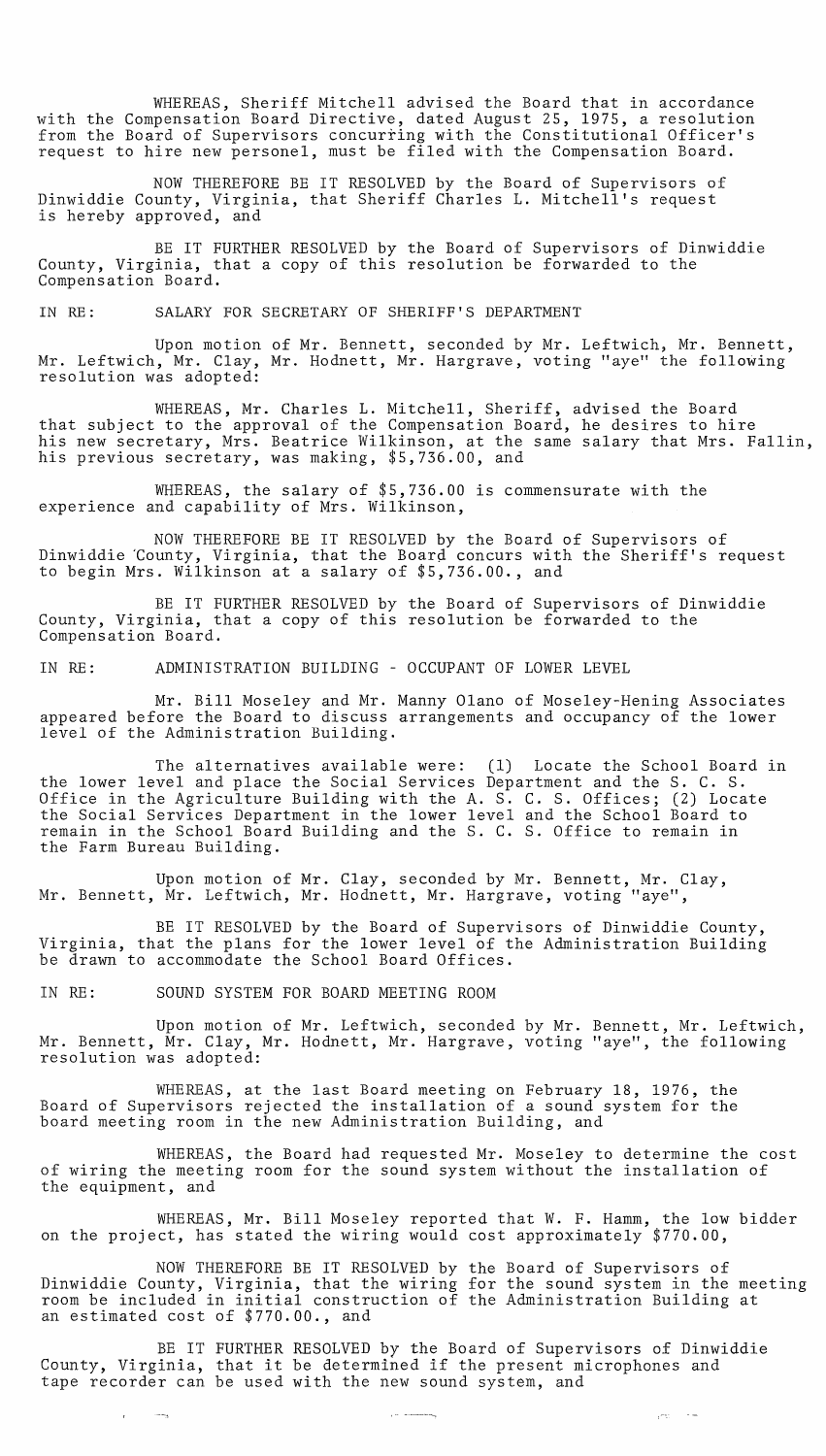BE IT FURTHER RESOLVED by the Board of Supervisors of Dinwiddie County, Virginia, that the cost of appropriate speakers for the sound system be researched and the results reported to the Board.

IN RE: APPROVAL ALTERNATE NUMBER FIVE'- ACCESS ROAD TO ADMINISTRATION BUILDING

Upon motion of Mr. Leftwich, seconded by Mr. Hodnett, Mr. Leftwich, Mr. Hodnett, Mr. Hargrave, voting "aye", Mr. Clay, Mr. Bennett, voting "nay", the following resolution was adopted:

WHEREAS, at the Board meeting February 18, 1976, the Board of Supervisors had rejected the construction of alternate number five, construction of access road to Administration Building, and

WHEREAS, Mr. Moseley stated that since alternate number five was not approved, a different means of entering and exiting from the Administration Building must be considered, and

WHEREAS, the Board discussed at length the various plans available.

NOW THEREFORE BE IT RESOLVED by the Board of Supervisors of Dinwiddie County, Virginia, that the resolution adopted February 18, 1976 rejecting alternate number five of the Administration bid is hereby revoked, and

BE IT FURTHER RESOLVED by the Board of Supervisors of Dinwiddie County, Virginia, that alternate number five, construction of access road to the Administration Building is approved and authorized for construction.

IN RE: EXECUTIVE SESSION

Upon motion of Mr. Hodnett, seconded by Mr. Bennett, Mr. Hodnett, Mr. Bennett, Mr. Clay, Mr. Leftwich, Mr. Hargrave, voting "aye", the Board moved into Executive Session at 9:05 P.M. The Board reconvened into open session at 9:30 P. M.

IN RE: RADIO FOR FORD VOLUNTEER FIRE DEPARTMENT

Upon motion of Mr. Bennett, seconded by Mr. Hodnett, Mr. Bennett, Mr. Hodnett, Mr. Clay, Mr. Leftwich, Mr. Hargrave, voting "aye", the following resolution was adopted:

WHEREAS, when new radios were placed in the Sheriff's Department vehicles, the old radios were assigned to various other departments of the County, and

WHEREAS, all these old radios were not immediately needed by the other departments of the County, Mr. A. W. Chappell, Magistrate, was allowed to place one in his truck, and

WHEREAS. the Ford Volunteer Fire Department having purchased a new fire truck is in need of the radio in Mr. Chappell's truck.

NOW THEREFORE BE IT RESOLVED by the Board of Supervisors of Dinwiddie County, Virginia, that the County radio located in Mr. A.W. Chappell's truck be removed and installed in the new Ford fire truck.

IN RE: CONFISCATED CARS OF THE SHERIFF'S DEPARTMENT

The Board expressed concern about the unsightly accumulation of cars confiscated by the Sheriff's Department. These cars are being placed on land not owned by the County and it appears from conversations with the Commonwealth's Attorney, there is not a schedule to dispose of these cars.

The Board asked the County Administrator to inform the Sheriff of this problem and place this item on the agenda for discussion at the March 3rd Board of Supervisors meeting.

IN RE: COUNTY ATTORNEY

Mr. Larry Elder, Commonwealth's Attorney, appeared before the Board to discuss the Board's feelings on the hiring of a County Attorney. Mr. Elder stated that the hiring of a County Attorney would have a large effect on his budget. The Chairman stated that possibility of hiring a County Attorney had been discussed but no firm position had been taken by the Board. The Board agreed to discuss this matter with Mr. Elder during the budget session on March 10th.